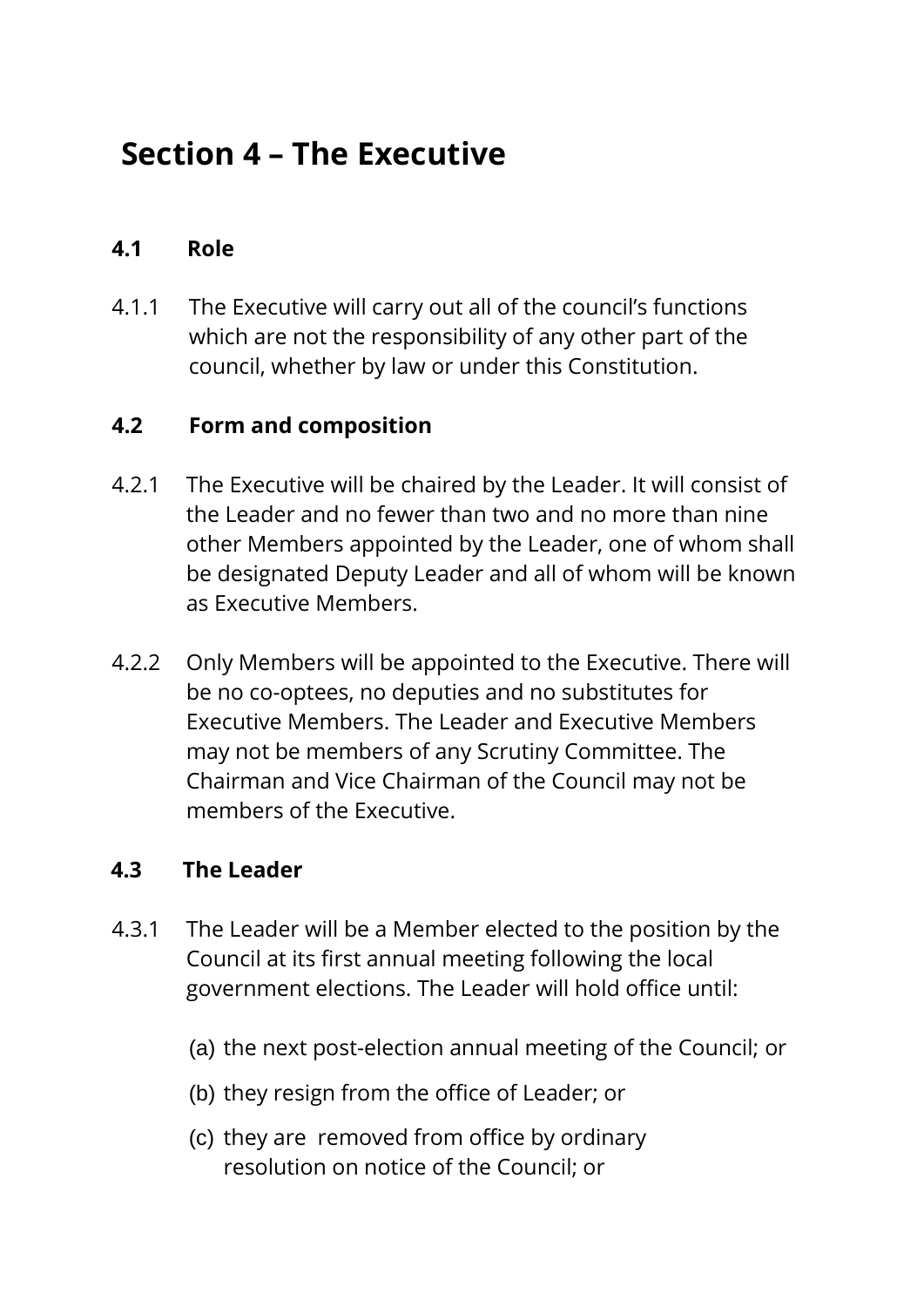- (d) they are no longer a Member of the Council.
- 4.3.2 When a vacancy arises in the office of the Leader, the Council shall fill the vacancy at the next Ordinary Meeting of the Council, at an Extraordinary Meeting summoned for that purpose or, if the vacancy occurs as a result of the removal of the Leader by resolution of the Council, at the meeting at which that resolution was passed or a subsequent meeting. The Member appointed to fill the vacancy shall hold office for the remainder of the original term, subject to 4.3.1 above.
- 4.3.3 The Leader must appoint another member of the Executive as Deputy Leader to act when the Leader is unable to act or the office of Leader is vacant. The Leader may, if they think fit, remove the Deputy Leader from office.
- 4.3.4 The Deputy Leader shall hold office until the end of the Leader's term of office unless they are removed by the Leader, resigns as Deputy Leader or ceases to be a Member of the Council.

#### **4.4 Other Executive Members**

4.4.1 The Leader will usually announce the Executive Members at the annual meeting of the Council. Appointments, reappointments and the removal of Executive Members announced in this way will take immediate effect. If the announcement is not made at the annual meeting, the Leader will give written notice to the Monitoring Officer of the appointments of Executive Members as soon as practicable after the annual meeting and the reappointments, appointments and removals made in this way will take effect two working days after receipt of the notice by the Monitoring Officer.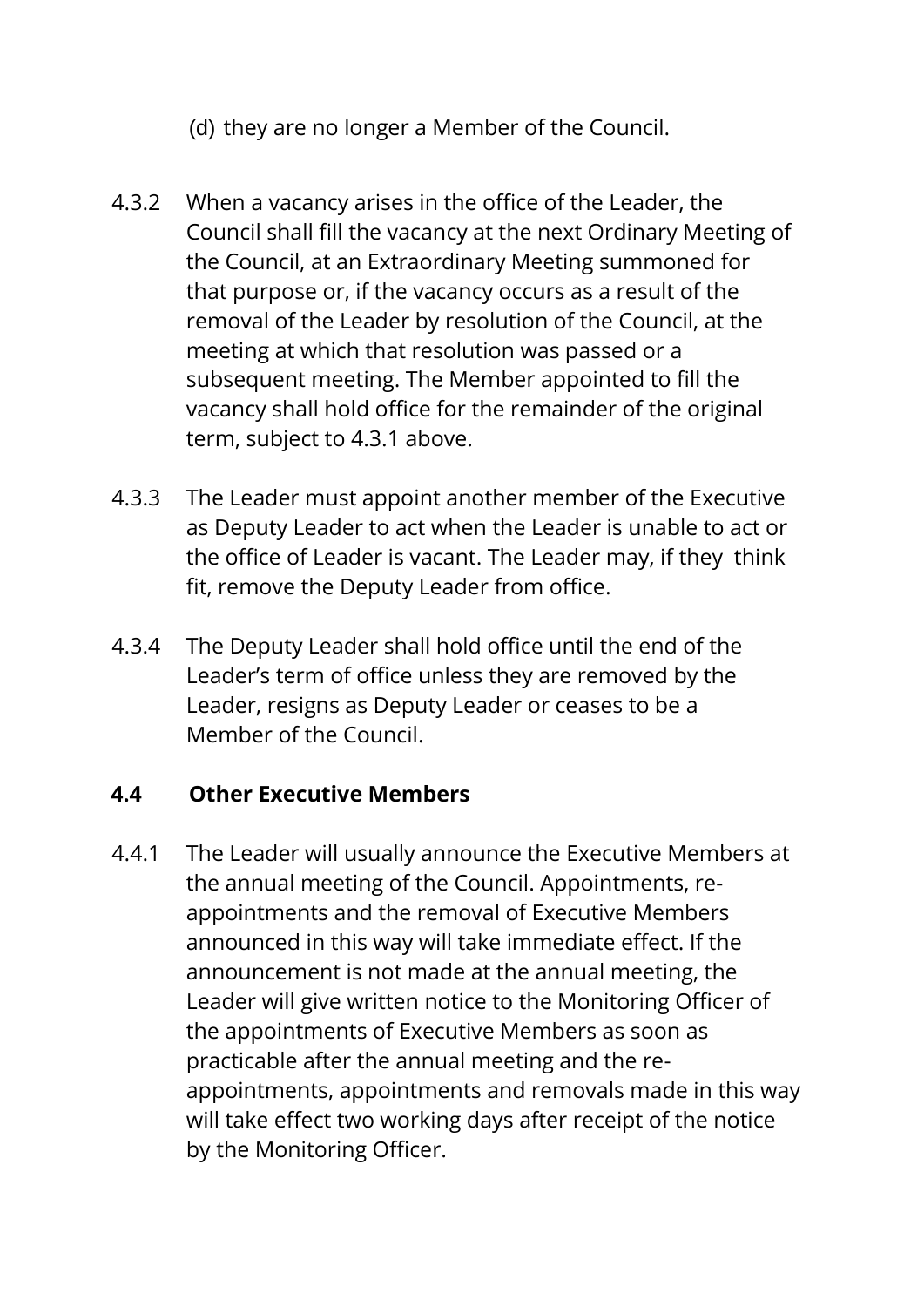- 4.4.2 The Leader may also appoint Executive Members during the Civic Year to fill any vacancy or increase the size of the Executive (up to the maximum number set out in 4.2.1 above) by giving written notice to the Monitoring Officer. These appointments shall take effect two working days after receipt of the notice by the Monitoring Officer.
- 4.4.3 Executive Members shall hold office until:
	- (a) they resign from office; or
	- (b) they are no longer Members of the Council; or
	- (c) they are removed by means of the Leader's notification at or as soon as practicable after the next annual meeting; or
	- (d) they are removed from office by the Leader giving written notice of the removal to the Monitoring Officer. The removal will take effect two working days after receipt of the notice by the Monitoring Officer.
- 4.4.4 If for any reason the Leader is unable to act or the office of Leader is vacant and the Deputy Leader is unable to act or the office of Deputy Leader is vacant, the Executive must act in the Leader's place or must arrange for an Executive Member to act in the Leader's place.

### **4.5 Functions of the Executive**

- 4.5.1 The role of the Executive is to:
	- (a) make Key and Non-Key Decisions and published in the Forward Plan;
	- (b) formulate the annual budget and Policy Framework for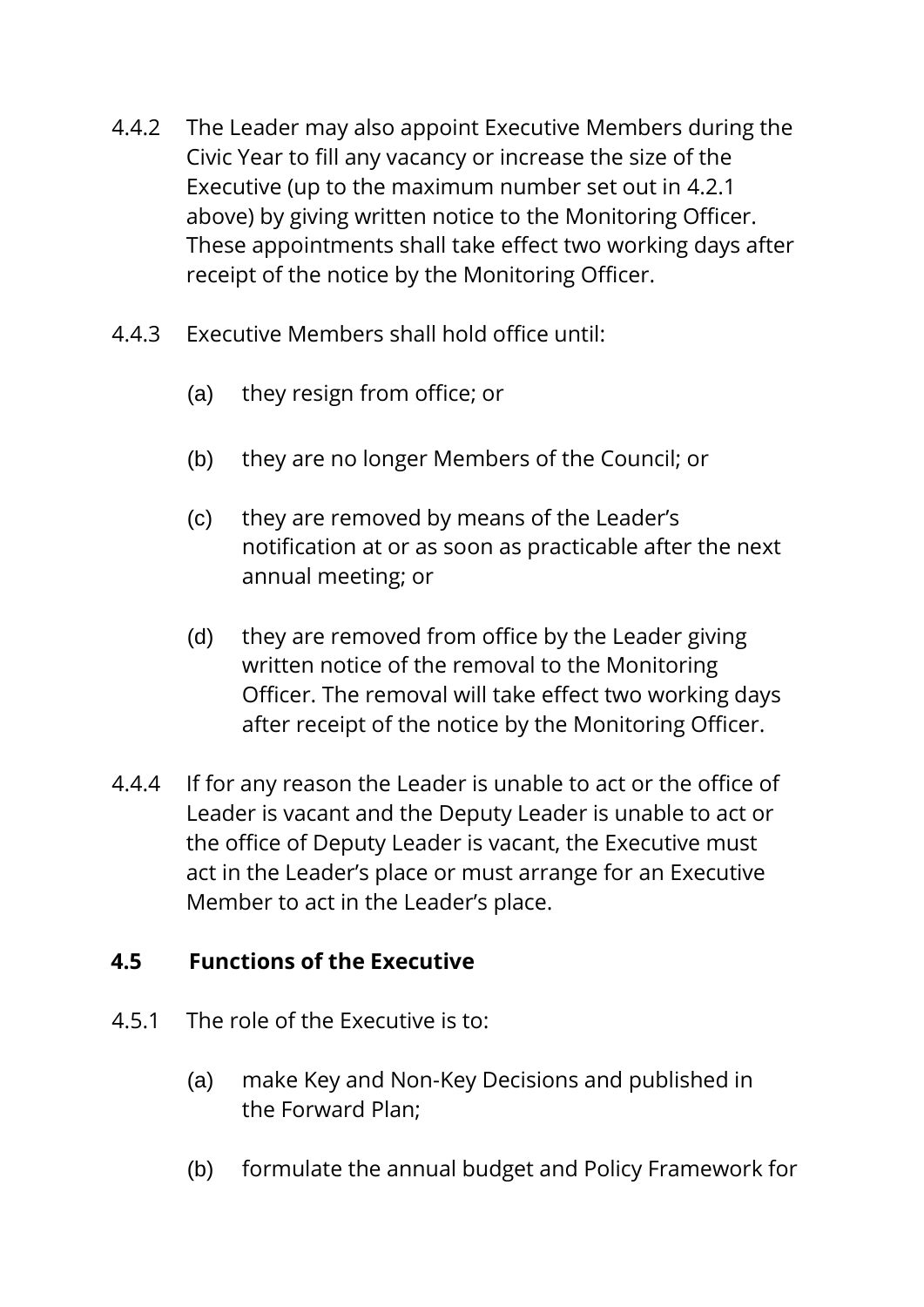submission to Council in accordance with the Budget and Policy Framework procedure rules in Section 13 of the Constitution;

- (c) implement the approved Budget and Policy Framework;
- (d) determine recommendations and other matters referred to it by Committees, Sub-Committees or the Council;
- (e) carry out all of the functions which by law the Executive must carry out or it has chosen to carry out and which have not been delegated elsewhere; and
- (f) ensure the publication of, and to consider, the plan of items likely to come before it for decision at least 28 days before the decision is due to be made.
- 4.5.2 The Executive may carry out its functions:
	- (a) itself and only by itself if so determined by law;
	- (b) by delegating power to an individual member of the Executive, to be exercised in accordance with the rules set out in Section 4 of this Constitution;
	- (c) by delegating power to an officer, who shall exercise that power in accordance with the Scheme of Delegation to Officers contained in Section 10 of the Constitution; or
	- (d) by delegating power to a joint committee, area committee or another local authority.
- 4.5.3 A list of portfolio responsibilities will be maintained by the Leader and will set out the responsibilities of individual members of the Executive. The full list is at